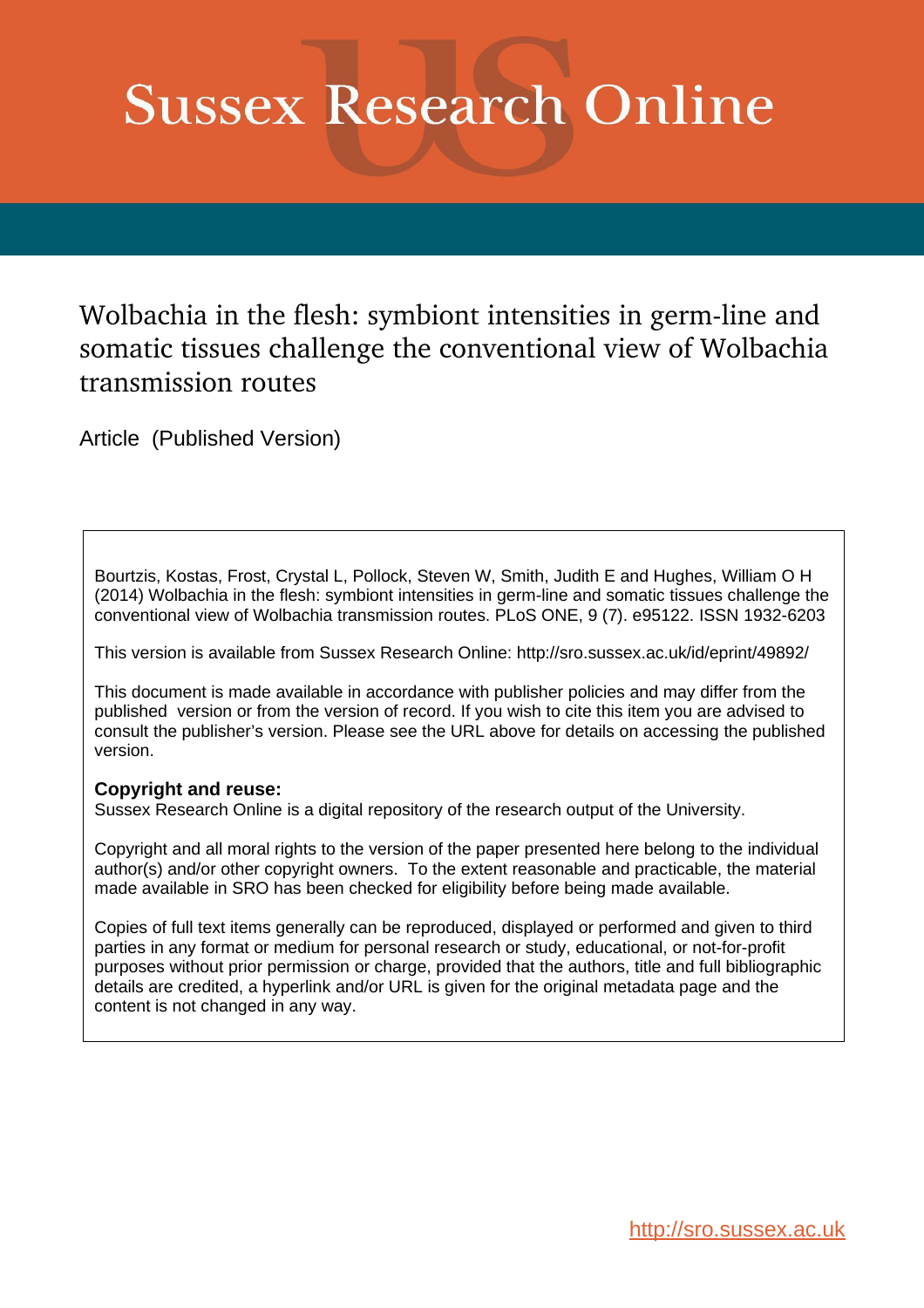# Wolbachia in the Flesh: Symbiont Intensities in Germ-Line and Somatic Tissues Challenge the Conventional View of Wolbachia Transmission Routes



## Crystal L. Frost<sup>1\*</sup>, Steven W. Pollock<sup>2</sup>, Judith E. Smith<sup>3</sup>, William O. H. Hughes<sup>4</sup>

1 Institute of Integrative Biology, University of Liverpool, Liverpool, United Kingdom, 2 Department of Biology, University of York, York, United Kingdom, 3 School of Environment and Life Sciences, University of Salford, Salford, United Kingdom, 4 School of Life Sciences, University of Sussex, Brighton, United Kingdom

#### Abstract

Symbionts can substantially affect the evolution and ecology of their hosts. The investigation of the tissue-specific distribution of symbionts (tissue tropism) can provide important insight into host-symbiont interactions. Among other things, it can help to discern the importance of specific transmission routes and potential phenotypic effects. The intracellular bacterial symbiont Wolbachia has been described as the greatest ever panzootic, due to the wide array of arthropods that it infects. Being primarily vertically transmitted, it is expected that the transmission of Wolbachia would be enhanced by focusing infection in the reproductive tissues. In social insect hosts, this tropism would logically extend to reproductive rather than sterile castes, since the latter constitute a dead-end for vertically transmission. Here, we show that Wolbachia are not focused on reproductive tissues of eusocial insects, and that non-reproductive tissues of queens and workers of the ant Acromyrmex echinatior, harbour substantial infections. In particular, the comparatively high intensities of Wolbachia in the haemolymph, fat body, and faeces, suggest potential for horizontal transmission via parasitoids and the faecal-oral route, or a role for Wolbachia modulating the immune response of this host. It may be that somatic tissues and castes are not the evolutionary dead-end for Wolbachia that is commonly thought.

Citation: Frost CL, Pollock SW, Smith JE, Hughes WOH (2014) Wolbachia in the Flesh: Symbiont Intensities in Germ-Line and Somatic Tissues Challenge the Conventional View of Wolbachia Transmission Routes. PLoS ONE 9(7): e95122. doi:10.1371/journal.pone.0095122

Editor: Kostas Bourtzis, International Atomic Energy Agency, Austria

Received June 7, 2013; Accepted March 25, 2014; Published July 2, 2014

Copyright: @ 2014 Frost et al. This is an open-access article distributed under the terms of the [Creative Commons Attribution License,](http://creativecommons.org/licenses/by/4.0/) which permits unrestricted use, distribution, and reproduction in any medium, provided the original author and source are credited.

Funding: Funding for this study was provided by the Biotechnology and Biological Sciences Research Council (awarded to CLF and WOHH) and the Natural Environment Research Council (awarded to WOHH). The funders had no role in study design, data collection and analysis, decision to publish or preparation of the manuscript.

Competing Interests: William Hughes currently serves as an editor at PLOS ONE and this does not alter the authors' adherence to all the PLOS ONE policies on sharing data and materials.

\* Email: clfrost@liv.ac.uk

#### Introduction

Symbionts can greatly affect the evolution, ecology and behaviour of their hosts [1]. This affect is dependent on the specific phenotypic effect, the transmission route and tissuetropism of the symbiont, all of which interact [2–4]. Specialisation for particular transmission routes is seen in many symbionts. This is often manifest by infections being focussed on specific tissues that are integral to the transmission route. For example, malaria enhances transmission to humans by infecting mosquito salivary glands [5], infections of the faecal-orally transmitted microsporidian Nosema apis are confined to the midgut of its honeybee hosts [6], and certain serovars of the sexually transmitted Chlamydia trachomatis specifically infect the epithelial cells of the genital tract [7]. Within the Rickettsia, transovarial vertical transmission can be high, but horizontally transmission to mammals from their tick hosts is enhanced by increased replication of the bacteria in the midgut epithelia [8]. The investigation of tissue-specific symbiont densities could therefore provide valuable insights into the transmission route utilised.

Wolbachia has been described as the greatest ever panzootic, infecting many insect species as well as a wide diversity of other arthropods and filarial nematodes [9,10]. It is an obligate intracellular endosymbiont which appears to be highly adapted

for maternal vertical transmission. In filarial nematodes this specialisation has led to a mutualism forming whereby Wolbachia is integral to the reproduction of the host [11]. In arthropods Wolbachia is best known for its female-biased distortion of host sex ratios (e.g. via male killing) which increase vertical transmission or the comparative fitness of infected females [12–14]. However, the effects of Wolbachia in arthropods are now known to be more diverse, ranging from a beneficial influence on host survival and resistance to other parasites, to detrimental effects that can even cause host death [14,15]. Additionally phylogenetic analysis of host co-association provides evidence that there is also significant horizontal transmission of Wolbachia over evolutionary timescales [16–18]. This is further corroborated by experimental studies of Wolbachia transmission in parasitoids wasps of Drosophila and Lepidoptera which show that parasitoids can gain new infections from both infected hosts and from other parasitoids with which they share a host [19–21]. The relative importance of vertical and horizontal transmission for Wolbachia in these hosts is therefore unclear. The wide spectrum of symbiont-induced phenotypic effects and transmission strategies in one bacterial lineage makes Wolbachia an excellent model for investigating the evolution of such traits.

As a vertically transmitted reproductive parasite, we would predict that Wolbachia would predominantly infect the ovaries,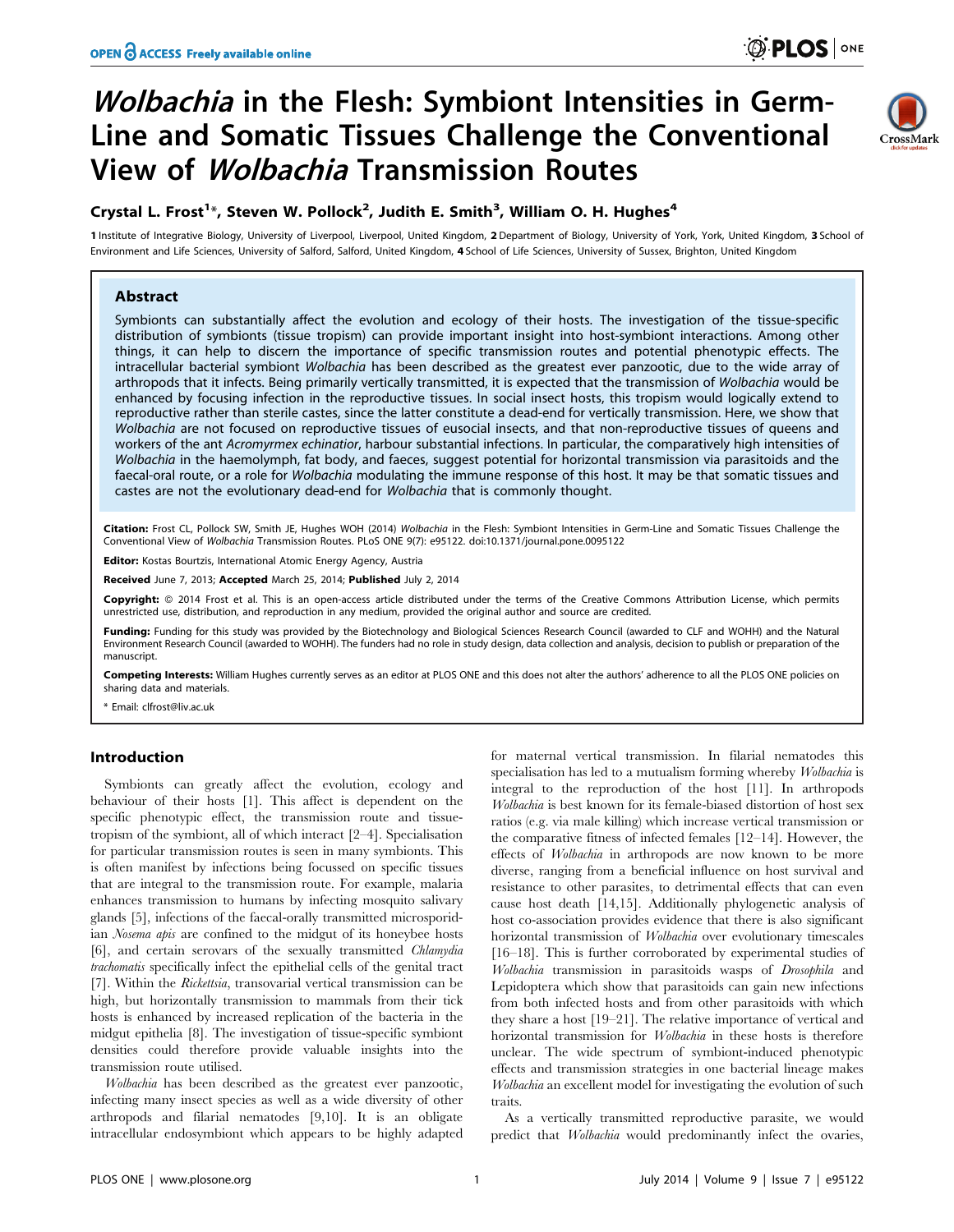however in a number of species Wolbachia has also been isolated from other tissues such as the fat body and gut [3,4,22–26]. Indeed, the results from two studies demonstrate that infection intensities in non-reproductive tissues can be considerable [4,25]. One particularly interesting group in respect to the transmission, tissue tropism and effects of Wolbachia are the eusocial insects. These species are by definition split into reproductive queen and more-or-less sterile worker castes, making the colony a 'superorganism', with the castes comparable to the germ-line and somatic tissues within a single individual [27]. 'Somatic' castes, as well as tissues, would be a dead-end for vertical transmission. Furthermore, any negative effects of parasite infection on the worker caste may reduce the overall production of future queens by a colony and in turn the vertical transmission of Wolbachia. Wolbachia may thus be selected to be lost from workers, in order to increase the overall success of vertical transmission. Experimental evidence of such a phenomenon comes from two ant species, Acromyrmex echinatior and Formica truncorum, in which workers were found to have a lower prevalence of infection than queens [28,29]. A. echinatior also belongs to a tribe of ants in which host-Wolbachia phylogenetics suggest horizontal transmission is common over an evolutionary timescale, while inter-study comparisons are suggestive of horizontal transmission being frequent at even an ecological timescale [18,28,30]. Excitingly, in one ant species, Acromyrmex octospinosus, high extracellular Wolbachia loads have been found in worker foreguts, suggesting a potential for mutualism between these hosts and their Wolbachia [25].

Here we carry out a comprehensive quantitative comparison of Wolbachia distribution in host germ-line and somatic tissues to test whether tissue-tropism provides support for the vertical transmis-



Figure 2. Wolbachia infection intensities of the midgut and ovaries of queens. Comparison of mean  $\pm$  s.e. relative Wolbachia intensities (RQ) of the midgut and ovary of Acromyrmex echinatior leafcutting ant queens from four colonies. Sample size is shown above each corresponding bar. Relative Wolbachia intensity refers to the intensity of Wolbachia normalized against the host 18S control gene. These intensities are comparable to those in Figure 1. doi:10.1371/journal.pone.0095122.g002

sion paradigm of Wolbachia. We do this using the leaf-cutting ant A. echinatior, thus enabling extension of the comparison, by comparing infection intensities in the reproductive queen and sterile worker castes. Relatively high intensities in reproductive tissues and castes would support specialisation for vertical transmission via reproductive parasitism, while relatively high intensities in non-



Figure 1. Tissue and caste specific Wolbachia infection intensities. Comparison of mean  $\pm$  s.e. relative Wolbachia intensity (RQ) in fat body, hindgut, haemolymph and ovary/midgut of Acromyrmex echinatior leaf-cutting ant workers and queens from four colonies, and worker faeces from three colonies. All within-caste contrasts were significant at  $t<-2$  and  $>2$  levels, except for those pairs with the same superscript letters. Sample size is shown above each corresponding bar. Relative Wolbachia intensity refers to the intensity of Wolbachia normalized against the host 18S control gene.

doi:10.1371/journal.pone.0095122.g001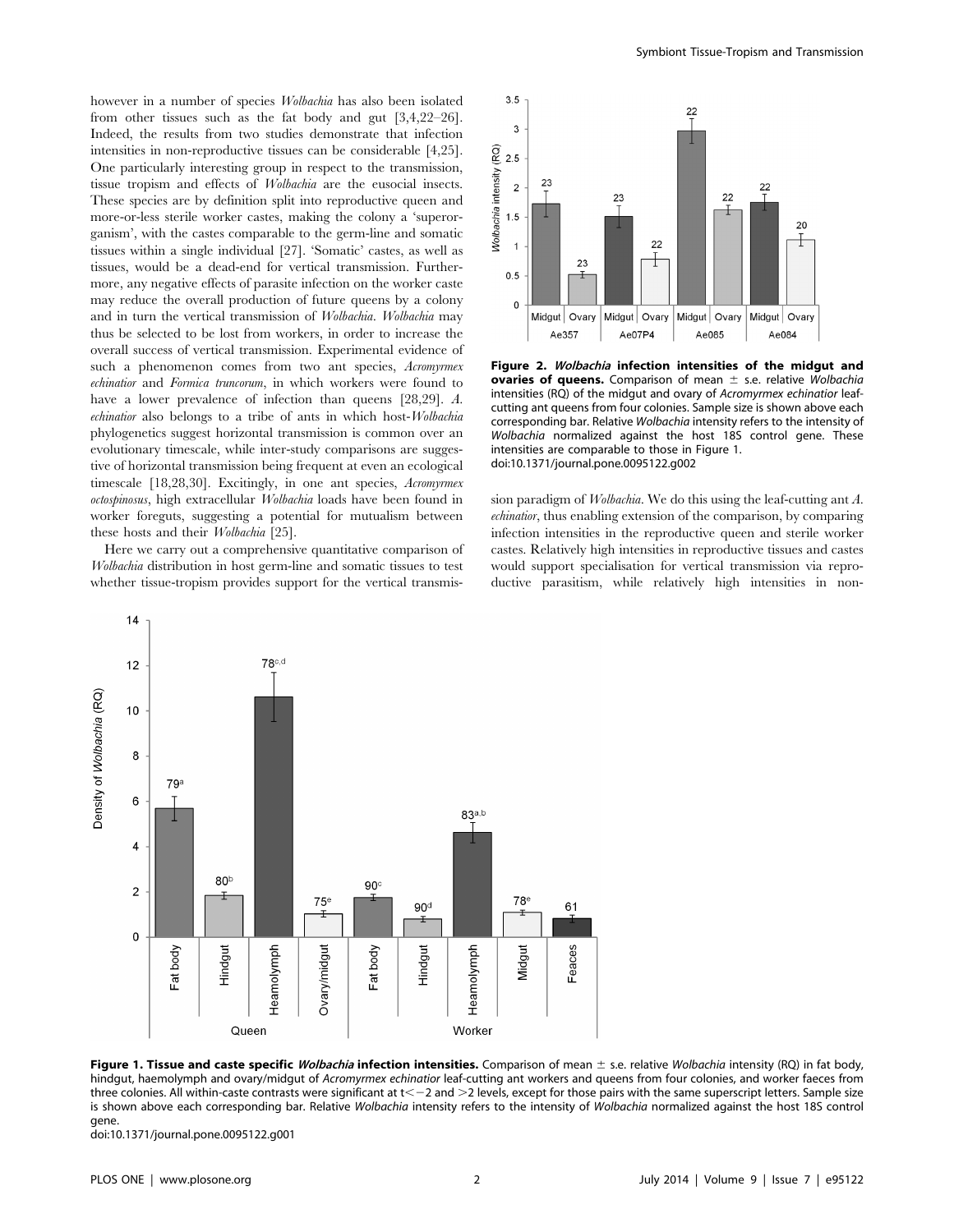reproductive tissues and castes could indicate the potential importance of horizontal transmission. High burdens may also signal the presence of fitness effects mediated by direct metabolic burden or through immune functioning of the host.

#### Methods

#### Ethics statement

Permission to collect and export the ant colonies was provided by the Autorid Nacional del Ambiente (ANAM). The work did not involve endangered or protected species.

Wolbachia intensities were quantified in 24 workers (all from the large worker caste) (1.8–2.4 mm head width) and 24 queens (gynes sensu stricto) from each of four colonies of Acromyrmex echinatior (Ae298, Ae357, Ae398 and Ae07P4). The colonies were collected in Gamboa, Panama, in 2006–2008 and maintained in the laboratory at  $27\pm2\degree C$  and  $80\pm10\%$  RH on privet leaves and rice. For each individual, Wolbachia intensities were determined separately for four tissues: hind gut, fat body, haemolymph and either midgut in workers or ovary/midgut sample in queens. Haemolymph was collected using a fine capillary and subsequent tissue dissections were performed in distilled water, with the ovary and gut dissected out of the body with fine forceps and the diffuse fat body taken with a pipette. Queens and workers were mature, of similar age based on cuticle colour [31], and were collected within two days of one another. In addition, the ovary and midgut from a further 24 queens from each of four colonies (Ae357, Ae084, Ae085 and Ae07P4) were dissected and extracted separately to elucidate the contribution each of these tissues made to a combined ovary/midgut sample. Finally, samples of faeces were collected from 24 large workers from each of four colonies (Ae084, Ae357, Ae398 and Ae07P4) by gently squeezing the abdomen or directly from the dissected hind gut with a fine capillary.

Tissues were incubated at  $56^{\circ}$ C overnight in 100 µl of 5% Chelex 100 (BioRad) suspended in 10  $\mu$ M Tris buffer with 4  $\mu$ l of Proteinase K  $(5 \mu l/ml)$  and boiled for 15 min. After spinning down, the DNA extract (supernatant) was cleaned with a Onestep-96 PCR inhibitor removal kit (Zymo Research). Wolbachia primers and probes were designed using the ABI custom design service based on widely aligned sequences of the relevant Wolbachia CoxA gene and the host assay was designed using Primer3 and is based within 18S rRNA gene [32,33] (see Table S1). Wolbachia was quantified using the comparative Ct method [34], which standardises target genes against an endogenous host gene to control for differing tissue quantities. Calibration curves were determined for a number of Wolbachia infected samples including whole ant, pooled ovary and gut as well as a sample created by pooling a random collection of the experimental extractions. Efficiencies were 91–99% for Wolbachia and 95–99% for host over 10,000-fold changes in DNA concentration, with Ct values between 16–37 for the host and 23–36.5 for Wolbachia assay. All qPCRs were run in triplicate and replicates with high standard deviation  $(>0.5 \text{ Ct})$  or outside of the calibration range were removed from analysis. Samples with non-concordant replicates were rerun or excluded. Negative controls and positive reference samples were included in each run.

Differences in infection density between tissues and castes were examined using linear mixed effects models (LMERs), in the R package lme4 [35]. Within these models the individual the tissues came from, the caste and colony were specified as hierarchical random factors (random  $= \sim 1$  | Colony/Caste/Individual), and caste and tissue were specified as fixed effects. Transformation of Wolbachia density was implemented to account for the nonnormality and lack of homogeneity of residuals (log(Wolbachia+ 0.5)), which was subsequently checked by visual assessment of plots of residuals. A separate model included faeces, using only data from the workers of the three colonies from which collection was possible (Ae357, Ae398 and Ae07P4). P-values were computed using the likelihood ratio test method for all fixed effects (REML = FALSE, specified to allow comparison between models with different fixed effects), and the contrasted f values within the models were used to infer significant differences between specific tissues within and between caste (contrasts were considered to be significantly different if t $>$ 2 or  $<-$ 2). All statistics were carried out in R 2.15.2 [36].

#### Results

There was a significant interaction between the effects of tissue and caste on Wolbachia intensity (LMER (LRT), df12, 3,  $\chi$ 2 = 90.16, p<0.001). The burden of infection was consistently high in the heamolymph, with almost a five-fold difference between this and the next most burdened tissue in queens and almost three times greater in workers (Figure 1). The fat body also had a significantly high burden of infection in both castes. Workers generally had higher relative intensities of Wolbachia in the hindgut than the midgut, with hindgut having a higher Wolbachia intensity than the ovary/midgut sample of queens. Overall, queens appeared to have higher intensities, particularly in the fat body, hindgut and haemolymph when compared to their worker counterparts ( $t = -6.25$ ,  $t = -4.82$ ,  $t = -5.42$ , respectively). While the general patterns were present in all four colonies investigated, the relative abundance of Wolbachia in the different tissues differed between colonies, creating a tissue-by-caste-by-colony interaction (LMER (LRT), df36, 21,  $\chi$ 2 = 90.0, p<0.001; Figure S1). Faeces also had significant levels of Wolbachia, statistically the same as those in the hindgut and midgut of workers. When analysing the midgut and ovary separately in queens, it was found that intensity was significantly higher in the midgut than in the ovary (LMER (LRT), df5, 1,  $\chi$ 2 = 70.8, p<0.001; Figure 2).

#### **Discussion**

The intensity of *Wolbachia* infections differed significantly between the four tissues and two castes of the leaf-cutting ant, A. echinatior. Queens had high levels of Wolbachia in the haemolymph and fat body, with intermediate levels being found in the hindgut, and surprisingly, the lowest intensities being found in the ovary. A similar pattern of distribution was seen in the tissues of workers, but with slightly lower intensities than queens for most tissues (fat body, heamolymph and hindgut). We also tested the faeces of worker ants, and found Wolbachia at similar levels to those in the hindgut and midgut of this caste.

The observation that levels of Wolbachia in the somatic tissues of workers are lower than their queen counterparts suggests that either they regulate infection differently or else that Wolbachia growth varies with caste. It has previously been reported that adult workers of this species and of the ant Formica truncorum, can have lower infection prevalences than queens and males, suggesting that infection may be lost over a worker's development [28,29]. Whilst we did not investigate the infection intensity over time, our results suggest that adult workers maintain infection at a lower level and may therefore have a greater potential to lose infection than queens. Social insect castes are known to differ in immune and hormonal profiles [37–42]. The variation in these factors could all provide cues for a parasite-mediated regulation of infection intensity or else affect the way in which the host interacts with different Wolbachia strains. It must however be noted that a study of Acromyrmex octospinosus has shown that Wolbachia infection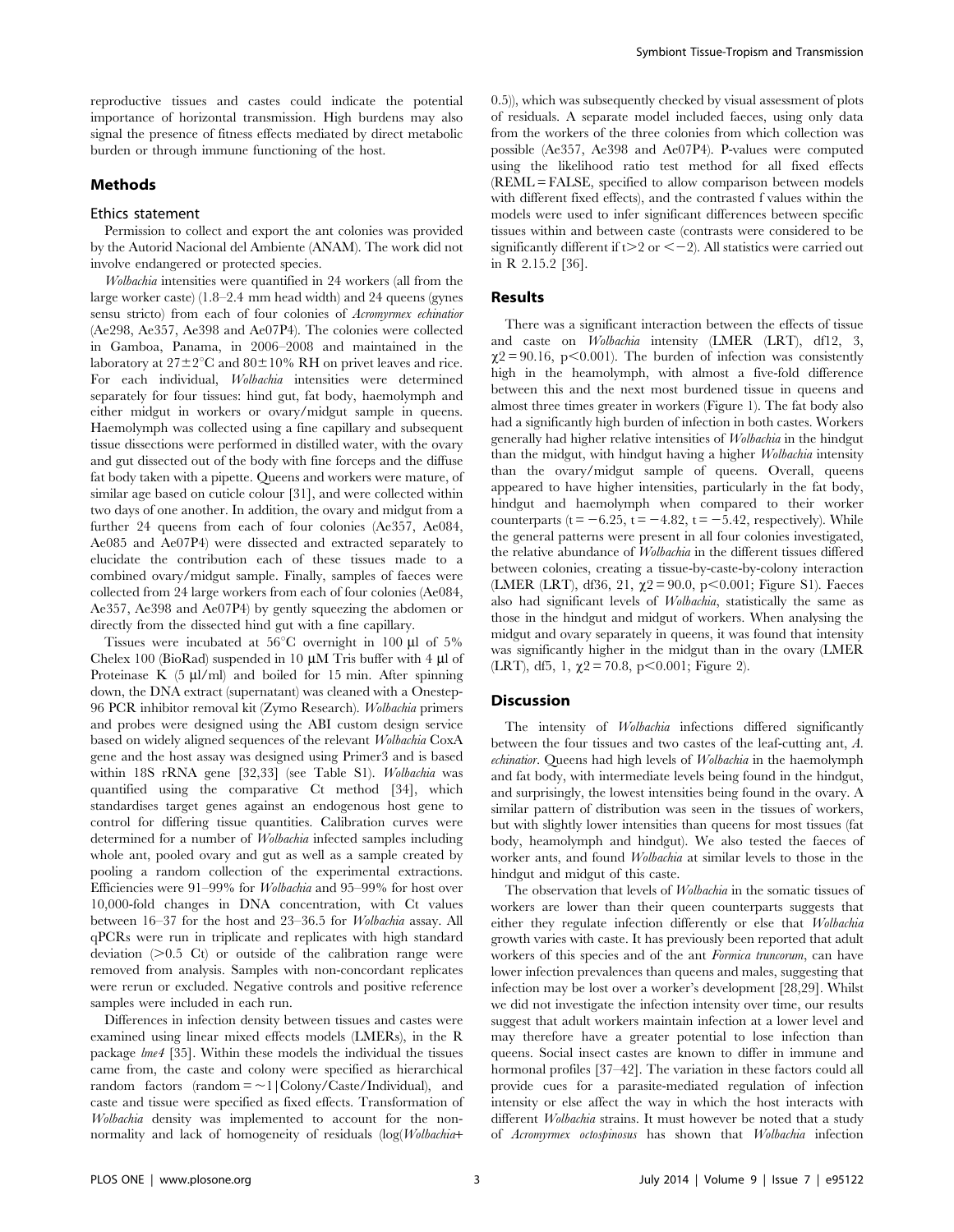intensity of workers appears to increase with age [25]. It may be that the increase with age occurs faster in the reproductive queens and this is why higher infection intensity is seen here. Alternatively, it may be that an initial suppression in workers is either absent or at a lower strength in the reproductive females.

The relatively low infection intensity in the ovaries of queens is not consistent with specialisation for reproductive parasitism that has long been thought to be the main transmission strategy of Wolbachia [16,43]. The considerable intensities of Wolbachia in somatic tissues of queens and sterile castes found here add to the growing body of evidence that there is far more to Wolbachia infections than simply vertical transmission. Here, the distribution of Wolbachia seen in the somatic tissues of the queens shows tropism, with higher densities of Wolbachia being found in the fat body and haemolymph compared to the gut and ovary, suggesting that the distribution of Wolbachia in somatic tissues is not simply a side-effect of infection of the reproductive tissues. There are three non-mutually exclusive hypotheses for this interesting result. First, it could be that horizontal transmission of Wolbachia is not an evolutionary 'accident' and is instead an important transmission route for Wolbachia, as supported by phylogenetic studies [10,16,18,44]. Second, infection of the somatic tissues could be maintained if transfer of Wolbachia between somatic and germ tissue is required for vertical transmission. In the ovaries of Drosophila melanogaster and Zyginidia pullula, for example, Wolbachia have been found in high densities in bacteriocyte-like cells that are possibly of somatic origin [45]. The authors of this study note that the vertically transmitted symbionts that infect the bacteriocytes of the cockroach Blattella germanica, migrate from somatic tissues within their bacteriocytes which are subsequently incorporated into the ovary, from which the bacteria can go on to infect developing oocytes [46,47], suggesting that this may also applicable to some Wolbachia-insect systems. Third, Wolbachia may have specialised on particular somatic tissues to produce effects other than those associated with sex ratio distortion [3]. A similar pattern of high infection intensity in fat body and other somatic tissues was seen in the mosquito Anopheles gambiae after transfection with the virulent popcorn Wolbachia strain wMelPop, where in fact infection of the reproductive tissues did not occur [48]. The fat body is a nutritionally rich environment that supports obligate symbionts in many other insects [49], and it may therefore be a good place for Wolbachia to proliferate to high numbers. The fat body and haemolymph are integral to the regulation of the insect immune system [50]. Modulation of the immune response by Wolbachia has been noted with increased immune functions being found with infection in some insect species [24,51], and decreased immune responses found in others [15,23]. The high intensity of Wolbachia in the fat body and haemolymph seen here could therefore suggest that the tissue tropism may be an adaptation of Wolbachia to modulate the host immune system.

It is now becoming clear that horizontal transmission of Wolbachia can occur frequently [16,19,44]. To date experimental evidence has only been found for horizontal transmission between parasitoids and their hosts [19–21], but transmission by predation or a shared food resource has also been implicated by the effects of host ecology on Wolbachia strain distribution [4,10,52,53]. The high intensity of *Wolbachia* in the haemolymph found here could enhance transmission by either parasitoids or via blood contact. The experimentally demonstrated horizontal transmission of Wolbachia to parasitoids from their host, and in fact all of the horizontal transmission routes suggested for Wolbachia, require ingested Wolbachia whether from host or food, to cross the gut wall to establish an infection. In a paper examining the change in Wolbachia intensity over the lifetime of ant workers, relatively high

loads of Wolbachia were found extracellularly in the gut and faeces [25], supporting the significant levels of *Wolbachia* found in tissues in this study. It has been suggested that this may point to a nutritional role for the Wolbachia infecting these ants [25]. We find higher levels of infection in other tissues suggesting that other phenotypic effects may be important and that high Wolbachia intensities in the gut and faeces may be more important in terms of transmission. The demonstration that Wolbachia can cross tissues within a host [54], makes it not unreasonable that it could be excreted into the gut lumen and the relatively high levels of Wolbachia in faeces corroborate this. Wolbachia can survive in cell free media for up to a week without a reduction in viability [55], and so it is possible that the Wolbachia in faeces may be viable and able to transmit via the faecal-oral route. Faecal-oral transmission has particular potential in social insects because of the high population density in their colonies and the fact that many species engage in stomodeal or proctodeal trophallaxis [56]. This potential is perhaps even greater in leaf-cutting ants because they manure their food, with their own faeces [57]. Recent work suggests that feeding habitats on mushrooms are important for the transmission of Wolbachia [10], and the Erhlichia and Rikettsia bacteria which are sister to Wolbachia can both be transmitted via the contamination of broken skin with arthropod faeces [58], providing further support that such a transmission route is possible.

This study suggests that somatic tissues and sterile hosts may not be the evolutionary dead-end for Wolbachia that is commonly thought. Wolbachia is typically thought of as an intracellular, sex ratio-distorting symbiont which transmits exclusively from mother to offspring, but our results add to a growing body of evidence which suggests that its effects and transmission may be more diverse. Similar investigations of tissue-tropism in other symbionts are likely to prove informative in better understanding the complexities of host-symbiont interactions.

#### Supporting Information

Figure S1 Colony specific Wolbachia infection intensities. Comparison of mean  $\pm$  s.e. relative *Wolbachia* intensities (RQ) in fat body, hindgut, haemolymph and ovary/midgut of Acromyrmex echinatior leaf-cutting ant workers and queens from four colonies, and worker faeces from three colonies. Sample size is shown above each corresponding bar. Relative Wolbachia intensity refers to the intensity of Wolbachia normalized against the host 18S control gene. (TIF)

Table S1 qPCR assay sequences. Primer and probe sequences for host and *Wolbachia* qPCR assays. (TIF)

#### Acknowledgments

We would like to thank the Smithsonian Tropical Research Institute, Hermogenes Fernández-Marín and Allen Herre for providing facilities in Gamboa, Katherine Roberts for technical assistance, and Rowena Mitchell and Jacobus Boomsma for providing ant samples. We are also grateful to the members of the Hughes group, Prof. Bourtzis and an anonymous reviewer for their constructive comments on the manuscript, as well as the Autoridad Nacional del Ambiente (ANAM) for permission to collect and export the ants.

#### Author Contributions

Conceived and designed the experiments: CLF WOHH JES. Performed the experiments: CLF SWP. Analyzed the data: CLF. Contributed reagents/materials/analysis tools: CLF WOHH. Wrote the paper: CLF **IES WOHH.**